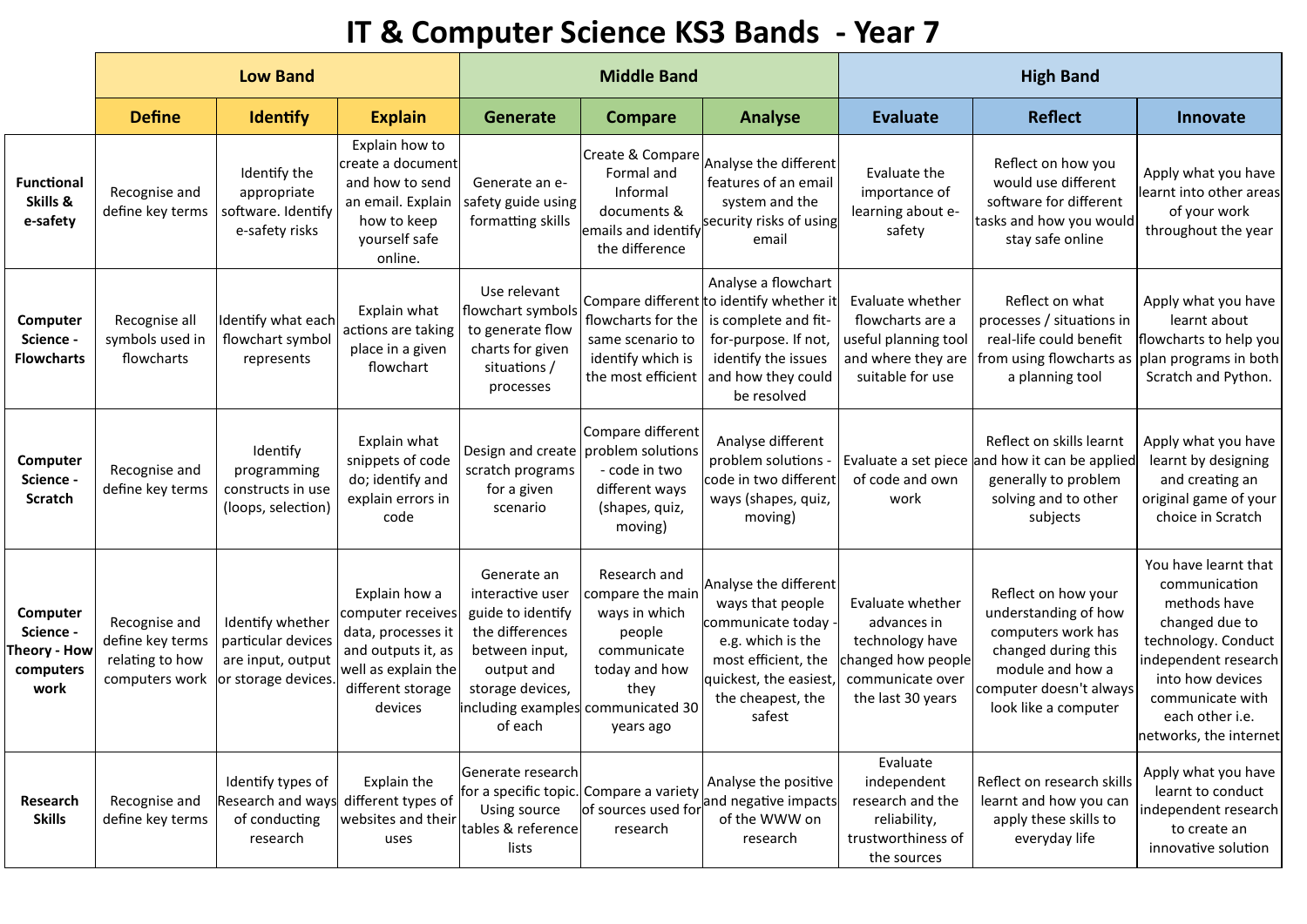## **IT & Computer Science KS3 Bands—Year 8**

|                                                      | <b>Low Band</b>                      |                                                                                                             |                                                                                   |                                                                                                    | <b>Middle Band</b>                                                                                                              |                                                                                                                            | <b>High Band</b>                                                                                                                                                                                  |                                                                                                                              |                                                                                                                                     |  |
|------------------------------------------------------|--------------------------------------|-------------------------------------------------------------------------------------------------------------|-----------------------------------------------------------------------------------|----------------------------------------------------------------------------------------------------|---------------------------------------------------------------------------------------------------------------------------------|----------------------------------------------------------------------------------------------------------------------------|---------------------------------------------------------------------------------------------------------------------------------------------------------------------------------------------------|------------------------------------------------------------------------------------------------------------------------------|-------------------------------------------------------------------------------------------------------------------------------------|--|
|                                                      | <b>Define</b>                        | Identify                                                                                                    | <b>Explain</b>                                                                    | Generate                                                                                           | <b>Compare</b>                                                                                                                  | <b>Analyse</b>                                                                                                             | <b>Evaluate</b>                                                                                                                                                                                   | <b>Reflect</b>                                                                                                               | Innovate                                                                                                                            |  |
| <b>Digital</b><br><b>Graphics</b>                    | Recognise<br>and define<br>key terms | Identify the<br>appropriate<br>software available<br>to create a range<br>of Digital Graphics               | Explain how<br><b>Digital Graphics</b><br>are represented                         | Design and<br>create a vector<br>graphic &<br>composite image                                      | Create & Compare<br>different graphics<br>for a variety of<br>purposes &<br>audiences                                           | Analyse the impact<br>of file size, file<br>types, file<br>properties and<br>other metadata for<br><b>Digital Graphics</b> | Evaluate your own<br>graphics and how it<br>meets your design,<br>purpose &<br>audience                                                                                                           | Reflect on skills<br>learnt and how<br>you can apply<br>this to creating<br>any digital<br>graphic                           | Apply what you have<br>learnt to create original<br>graphics for specific<br>audience and purpose                                   |  |
| <b>Functional</b><br>Skills -<br><b>Spreadsheets</b> | Recognise<br>and define<br>key terms | Identify the<br>software used and<br>key features of a<br>spreadsheet                                       | Explain the<br>purpose and<br>audience of a<br>variety of<br>spreadsheets         | Design a<br>spreadsheet to<br>model behaviour<br>of real-world<br>problems and<br>physical systems | Create and<br>Compare different<br>ways to model real<br>-world problems<br>and when a<br>spreadsheet is<br>appropriate to use  | Analyse the<br>effectiveness of a<br>spreadsheet and<br>the formulas used                                                  | Evaluate a<br>Spreadsheet that<br>models the<br>behaviour of real-<br>world problems<br>and physical<br>systems                                                                                   | Reflect on skills<br>learnt and how<br>you can apply<br>this to create<br>your own<br>spreadsheet for a<br>specific scenario | Apply what you have<br>learnt to model data to<br>an original problem                                                               |  |
| Computer<br>Science -<br>Python                      | Recognise<br>and define<br>key terms | Identify<br>programming<br>constructs in use<br>(loops, selection)                                          | Explain what<br>snippets of code<br>do; identify and<br>explain errors in<br>code | Design and<br>create programs<br>for a given<br>scenario                                           | Compare different<br>solutions to a<br>problem,<br>identifying which<br>is error-free and<br>solves the given<br>problem fully. | Analyse one block-<br>based language and<br>one text-based<br>programming<br>language                                      | Evaluate a set<br>piece of code and<br>own work<br>Evaluate which<br>provides a better<br>start to<br>programming for<br>students - text-<br>based or block-<br>based<br>programming<br>languages | Reflect on skills<br>earnt and how it<br>can be applied<br>generally to<br>problem solving<br>and to other<br>subjects       | Apply what you have<br>learnt and<br>conduct independent<br>research to code a<br>solution to a real-life<br>problem of your choice |  |
| <b>Game Design</b>                                   | Recognise<br>and define<br>key terms | Identify the<br>different types of<br>computer games<br>and the different<br>ways to play<br>computer games | Explain the key<br>features of a<br>Computer Game                                 | Generate<br>Characters,<br>Sprite Sheets &<br><b>Backgrounds for</b><br>a Game Concept             | Compare different<br>software available<br>for creating<br>computer games,<br>while creating a<br>computer game                 | Analyse the impact<br>computer games<br>have on society                                                                    | Evaluate your own<br>computer game<br>and how it meets<br>the design,<br>purpose &<br>audience                                                                                                    | Reflect on skills<br>learnt and how<br>you can apply<br>this to creating a<br>future computer<br>game                        | Apply what you have<br>learnt by designing and<br>creating an original game<br>of your choice in a<br>software of your choice       |  |